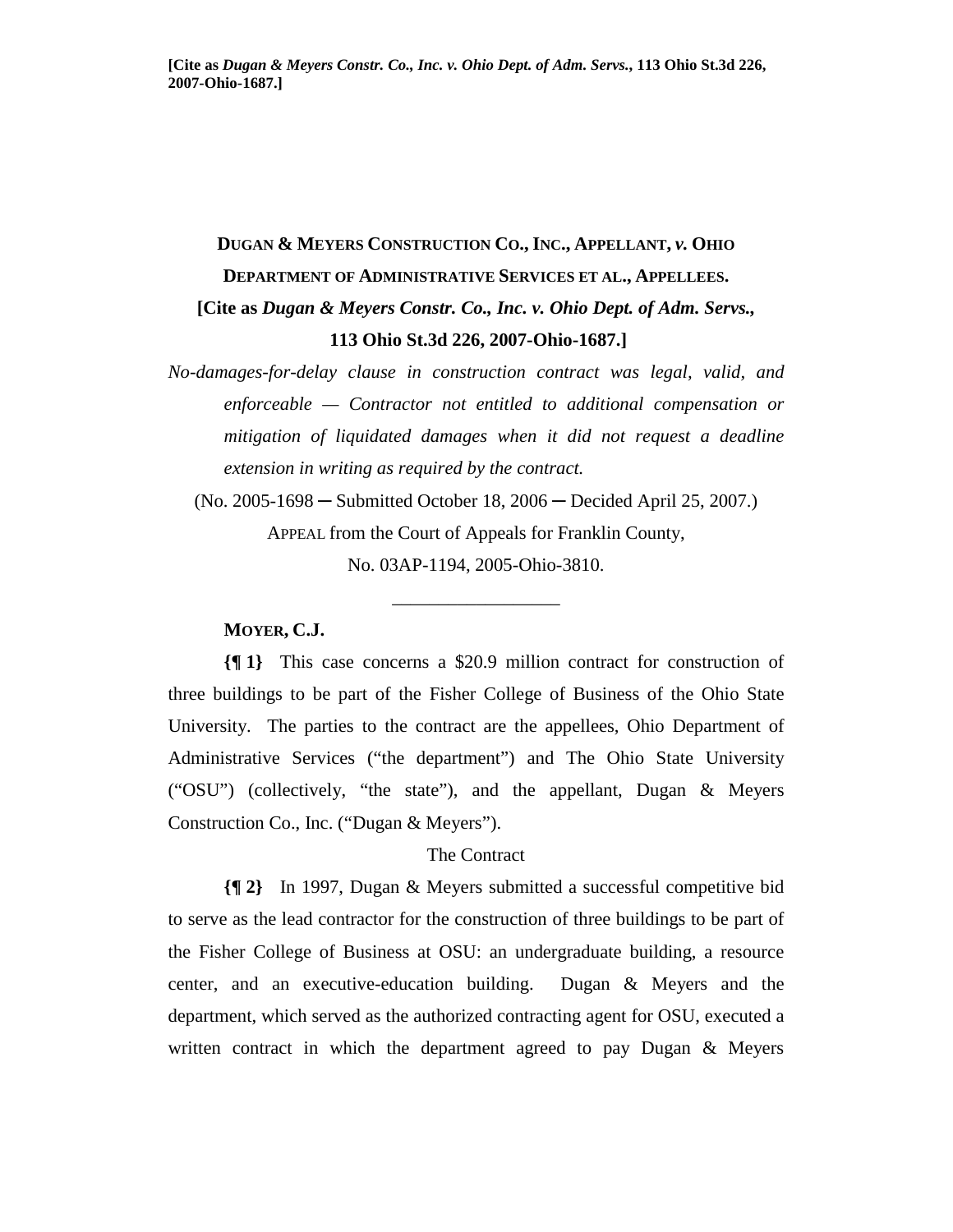\$20,932,500 and Dugan & Meyers agreed to complete construction work according to plans and specifications prepared by the associate architect on the project, Karlsberger Companies. During construction the associate architect monitored construction and processed change orders under the terms of the contract.

**{¶ 3}** The contract provided that Dugan & Meyers was to complete the work "on or before 660 consecutive days, following the date set forth in the Notice to Proceed, unless an extension of time [was] granted by the Director [of the department] in accordance with the Contract Documents." The contract further provided that if Dugan & Meyers did not complete the work within the 660-day period, the department would be "entitled to retain or recover from [Dugan & Meyers], as liquidated damages, and not as a penalty, the amount of \$3,000 per day for each and every calendar day thereafter until such Work [was] completed and accepted."

**{¶ 4}** The contract included general conditions ("GCs"), including the following:

 ${\sqrt{9}5}$  "Article 6 – Time"

**{¶ 6}** "6.1 Time is of the essence to the Contract Documents and all obligations thereunder. By executing the Contract, the Contractor acknowledges that the time for Contract Completion and any specified milestone completion dates are reasonable  $***$ .

**{¶ 7}** "\* \* \*

**{¶ 8}** "6.2 If the Contractor is delayed at any time in the progress of the Work by any of the following causes, the Contract time shall be extended for such reasonable time which the Associate [architect] determines, in consultation with the Department and the Owner, has been caused by the delay in the Work:

**{¶ 9}** "6.2.1 Delay due to suspension of the Work for which the Contractor is not responsible; \* \* \*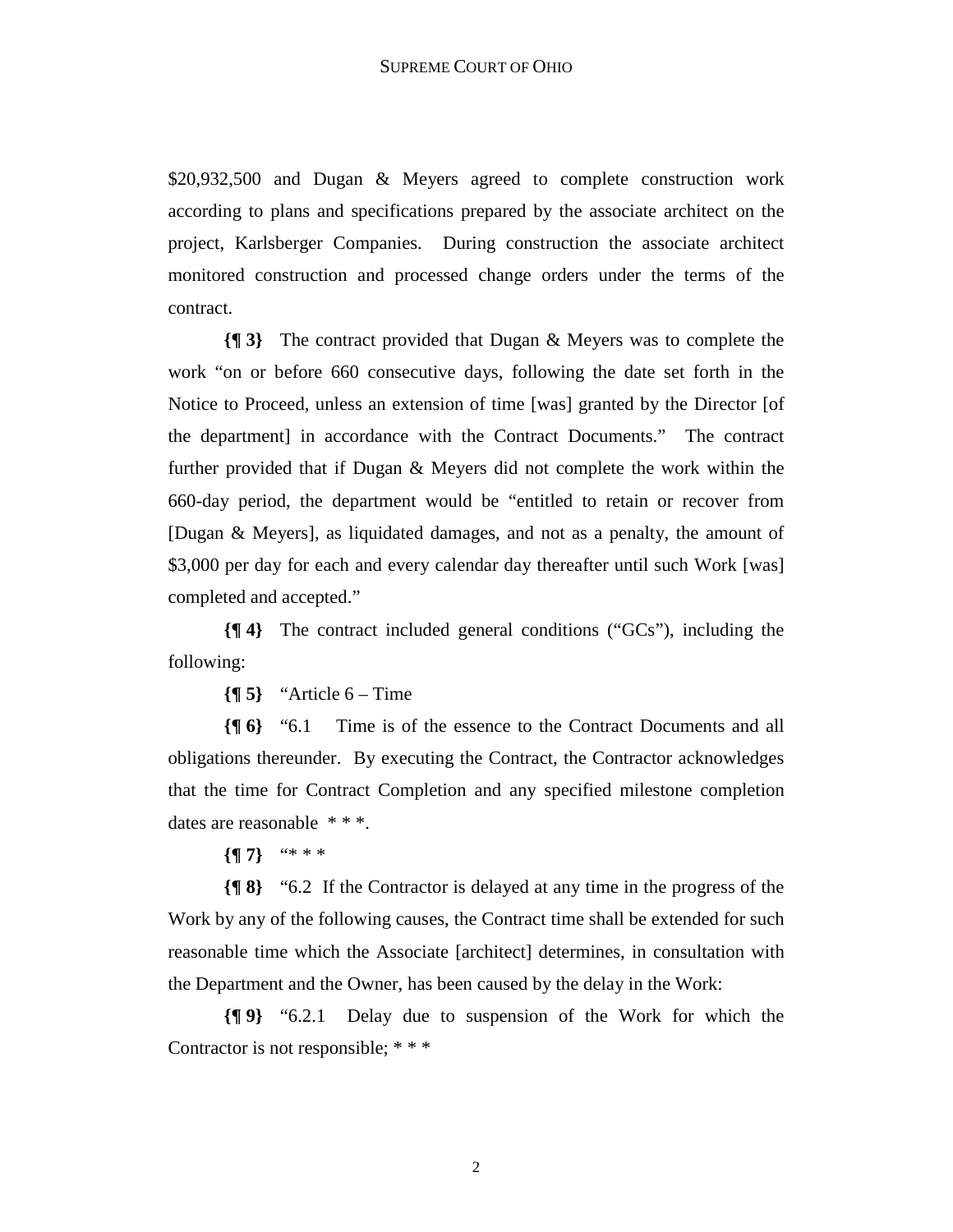**{¶ 10}** "\* \* \*

**{¶ 11}** "6.2.3 By any unforeseeable cause beyond the control and without fault or negligence of the Contractor.

**{¶ 12}** "6.3 Any extension of time granted pursuant to paragraph GC 6.2 shall be the sole remedy which may be provided by the Department. In no event shall the Contractor be entitled to additional compensation or mitigation of Liquidated Damages for any delay listed in paragraph GC 6.2, including, without limitation, costs of acceleration, consequential damages, loss of efficiency, loss of productivity, lost opportunity costs, impact damages, lost profits or other similar remuneration."

**{¶ 13}** The contract also provided that the contractor's failure to request in writing an extension of time within ten days after the occurrence of a condition necessitating an extension of time "shall constitute a waiver by the Contractor of any claim for extension or for mitigation of Liquidated Damages."

**{¶ 14}** On August 15, 1997, the department sent a letter authorizing Dugan & Meyers to commence work "within one week from the date of [the] letter and to fully complete the work on or before 660 consecutive calendar days or by June 13, 1999." The completion dates for the three buildings were subsequently modified by agreement of the parties to June 11, 1999, for the resource center and to July 11, 1999, for the undergraduate building and executive-education building.

#### Delays in Construction

**{¶ 15}** Construction progressed virtually on schedule during the first year. By June 1998, however, the project began to fall behind schedule. As summarized by the Court of Claims referee, "As the interior work progressed numerous omissions, inaccuracies, and conflicts in the design documents \* \* \* were discovered that required the contractors, before proceeding with their work, to seek a determination by the associate as to what was intended or required." By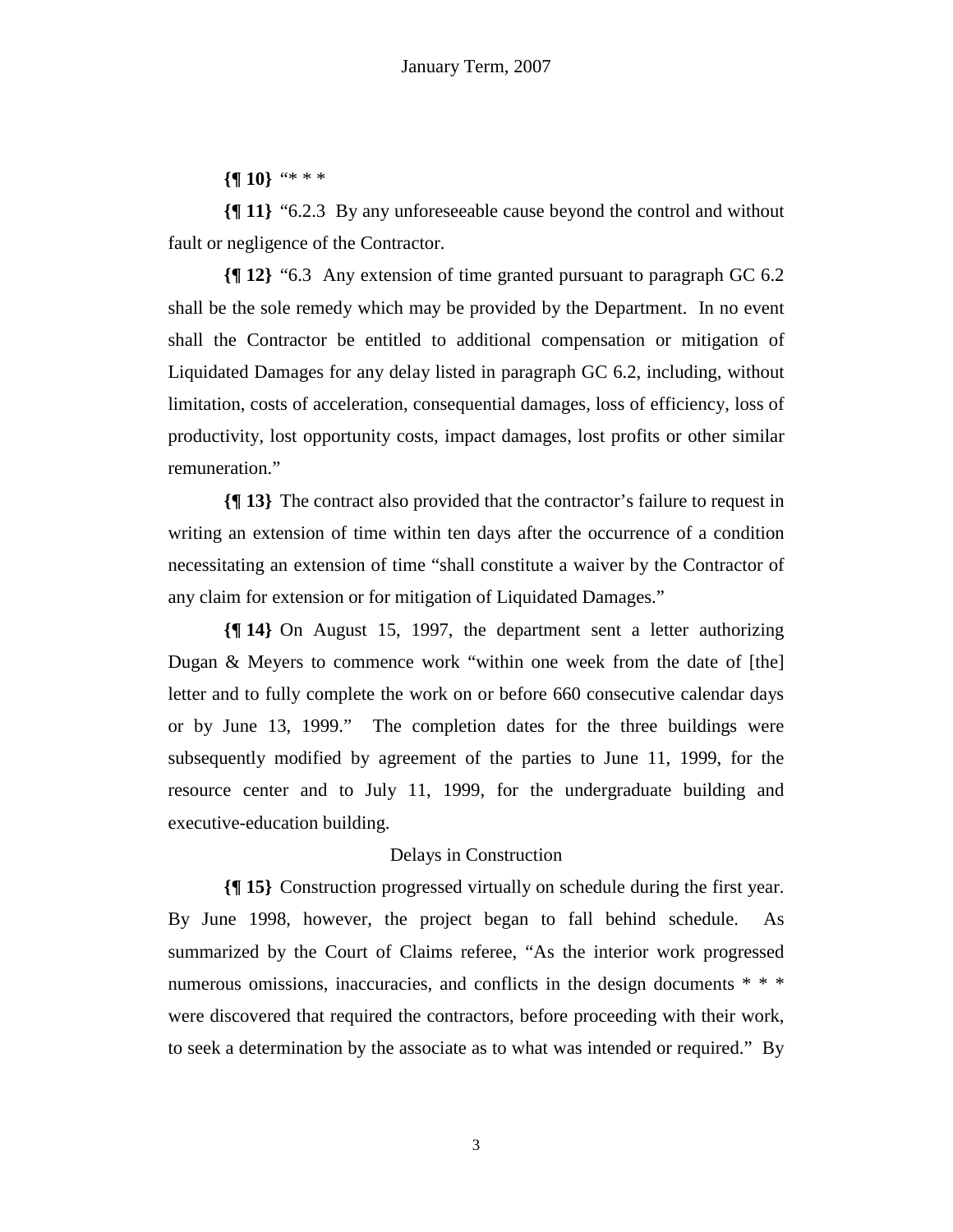February 1999 it was apparent that the project was unlikely to be completed in time to ensure completion of that portion of the project that was needed for fall 1999 classes. Dugan & Meyers did not make any written requests for extensions of time after January 1998.

**{¶ 16}** Attempts to bring the project back on schedule failed, and OSU1 ultimately relieved Dugan & Meyers of its responsibilities as lead contractor, substituting the Gilbane Building Company ("Gilbane").<sup>2</sup> OSU discharged Dugan & Meyers for the stated reason that Dugan & Meyers "failed or neglected to prosecute the Work with the necessary diligence so as to complete the work by the applicable milestones and the time specified in the Contract." According to the referee's report, under Gilbane's direction, the undergraduate building was completed in time for fall classes in September 1999 and the last of the three buildings was completed on January 16, 2000, six months after the modified deadline.

**{¶ 17}** Dugan & Meyers sought payment from OSU for services rendered under the contract. In determining the amount due, OSU deducted the amount paid to Gilbane for completing the lead-contractor duties. OSU also assessed Dugan & Meyers liquidated damages based on 188 days of delay in completion. OSU determined the liquidated damages by apportioning responsibility for the 188 days of delay between three subcontractors and Dugan & Meyers and charged Dugan & Meyers for its contribution to the project delay.

### The Litigation

**{¶ 18}** Dugan & Meyers filed a complaint in the Court of Claims of Ohio seeking an award of nearly \$3.4 million based on breach of contract or,

<sup>1.</sup> The department assigned responsibility for administering the contract to OSU as a cost-saving measure.

<sup>2.</sup> Gilbane had previously served as construction manager of the project.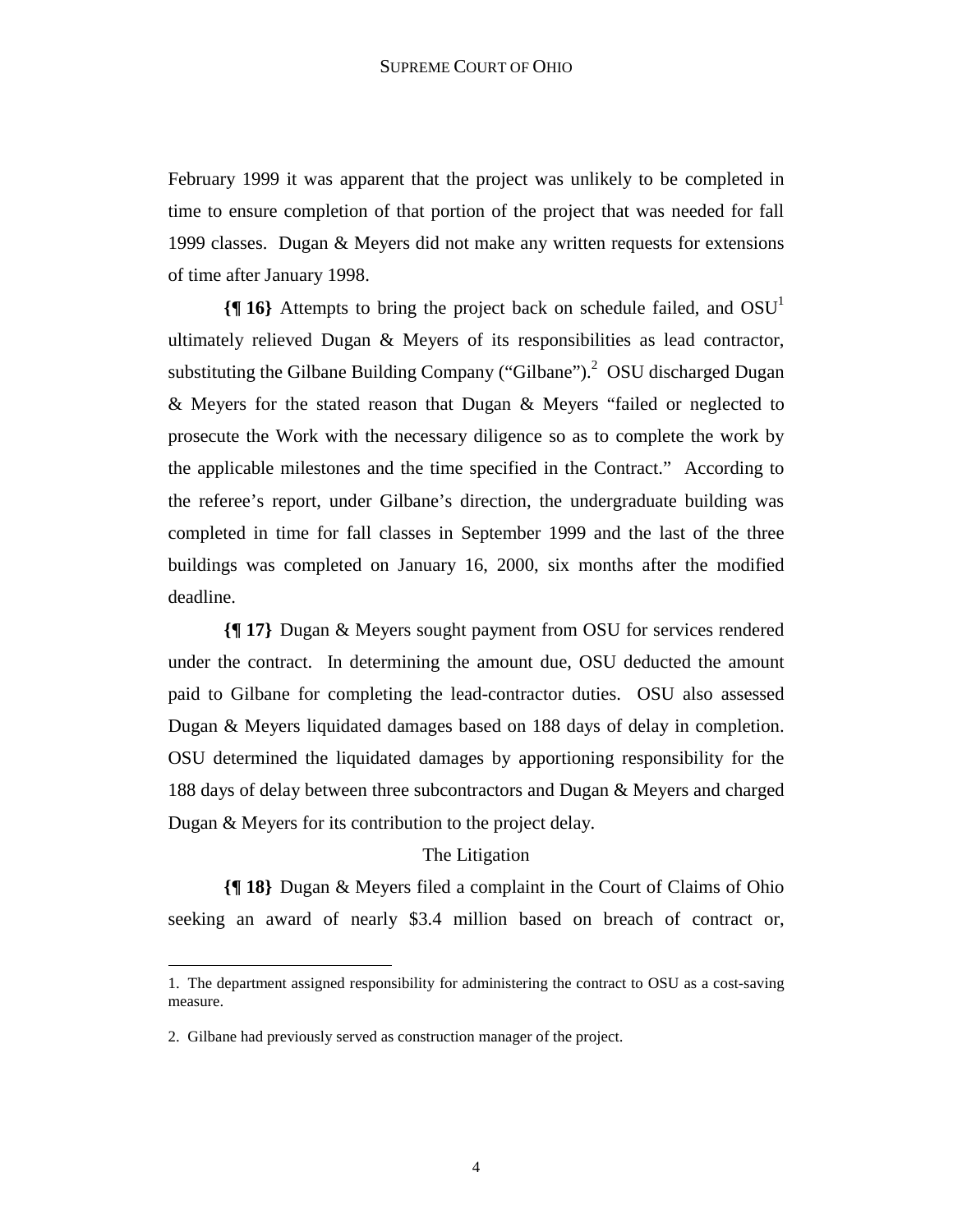alternatively, unjust enrichment. The complaint acknowledged that Dugan & Meyers began to have problems with the project, which led to delays, beginning in the second year of the project, but asserted that the delays were due in large part to the fact that the plans for the project provided by OSU were inaccurate and incomplete. The complaint claimed, in summary, that Dugan & Meyers had issued in excess of 700 requests for information, many of which produced no timely response; associate architect Karlsberger had issued over 250 field work orders and 85 architectural supplemental instructions directing Dugan & Meyers to perform work outside the contract; and Dugan & Meyers was "entitled to time extensions for delays and impacts outside of its control," which the state had refused to grant. The complaint concluded that the state had breached its duty to provide Dugan & Meyers with plans that were buildable, accurate, and complete, and had unreasonably rejected legitimate time-extension requests.

**{¶ 19}** The state denied liability and asserted a counterclaim against Dugan & Meyers for liquidated damages and for costs it incurred as the result of substituting Gilbane as lead contractor.

**{**[20} After a 17-day trial, a Court of Claims referee<sup>3</sup> issued findings of fact and recommendations. He found that "the principal cause of the delay in completion of [the project] was the existence of an excessive number of errors, omissions and conflicts in the design documents furnished to bidders by the state and incorporated into [Dugan & Meyers's] contracts." He further observed that the "state offered no expert or lay testimony to rebut [Dugan & Meyers's]

<sup>3.</sup> R.C. 2743.03(C)(3) states: "When any dispute under division (B) of section 153.12 of the Revised Code is brought to the court of claims, upon request of either party to the dispute, the chief justice of the supreme court shall appoint a single referee or a panel of three referees. The referees need not be attorneys, but shall be persons knowledgeable about construction contract law, a member of the construction industry panel of the American arbitration association, or an individual or individuals deemed qualified by the chief justice to serve. \* \* \* The referee or panel of referees shall submit its report, which shall include a recommendation and finding of fact, to the judge assigned to the case by the chief justice, within thirty days of the conclusion of the hearings."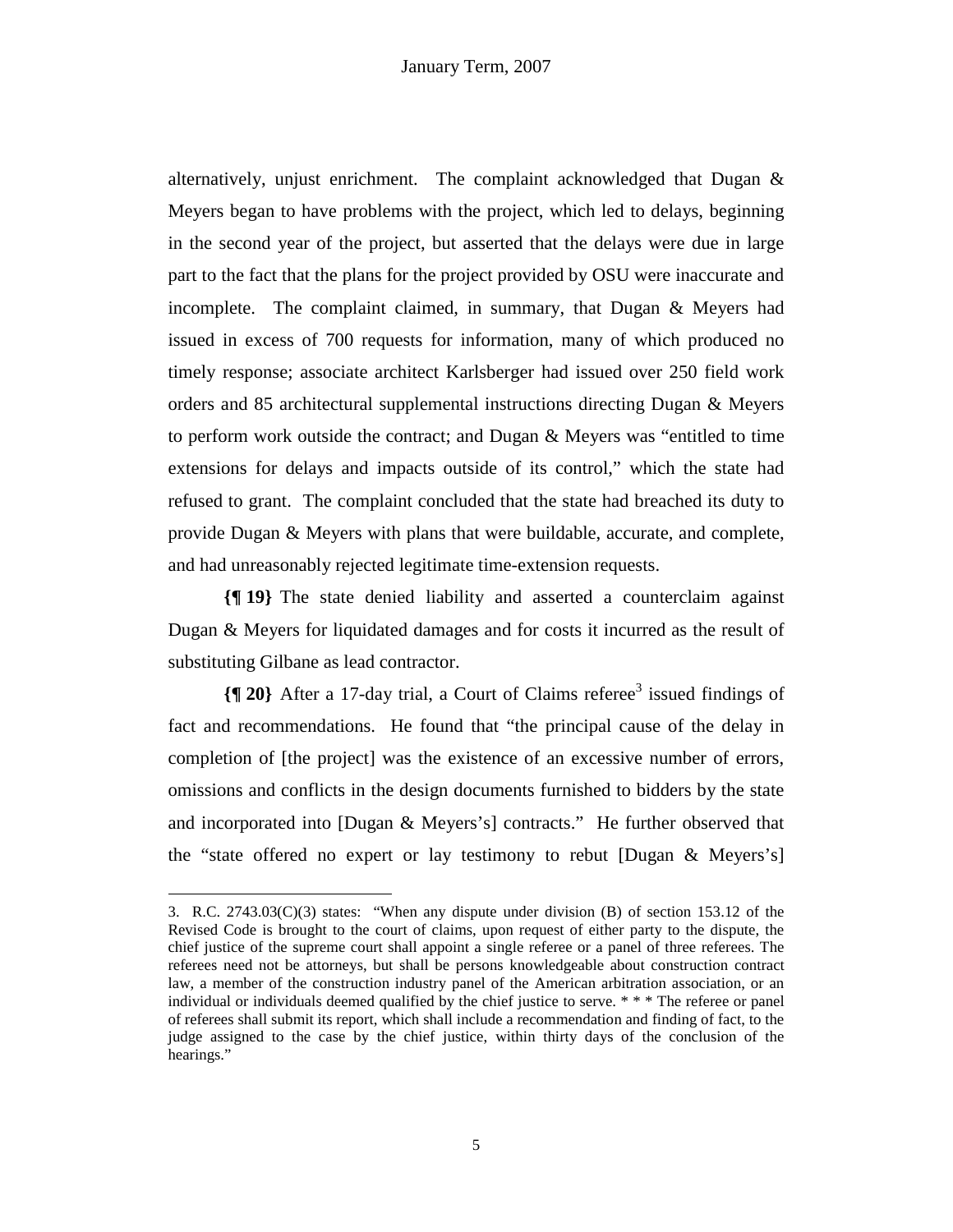evidence that the design documents were incomplete and inaccurate and constituted the underlying cause of the delay in achieving project completion."

**{¶ 21}** The referee concluded that OSU had breached the contract by removing Dugan & Meyers as lead contractor. The referee also found that OSU was not entitled to charge Dugan & Meyers for payments OSU had made to Gilbane and that OSU could not invoke the liquidated-damages clause of the contract, because the state, rather than Dugan & Meyers, was the party principally responsible for the delay in completing the project.

**{¶ 22}** The referee recommended that Dugan & Meyers be awarded additional damages for the "cumulative impact" of the excessive number of design changes needed during construction. The referee relied on a legal doctrine commonly known as the *Spearin* Doctrine to state that a "contractor has a contractual right to expect complete, accurate and buildable plans and may recover its damages resulting from the owner's failure to meet the contractual obligation." He relied on decisions of the federal General Services Administration Board of Contract Appeals in concluding that "as a direct and proximate result of the cumulative impact of multiple changes to the plans and specifications, for which the state is responsible,  $[Dugan \& Mevers]$  incurred additional cost over and above its adjusted bid item for general conditions." The Court of Claims entered judgment for Dugan & Meyers in accord with the referee's recommendations.

**{¶ 23}** The court of appeals reversed in part the judgment of the Court of Claims. The court of appeals held that (1) an award for cumulative-impact damages has no basis in Ohio law and is contrary to the express provisions of the contract, (2) Dugan & Meyers was not excused from the contractual requirement that it request in writing an extension of the deadline or mitigation of liquated damages, and (3) Dugan & Meyers had failed to provide competent evidence of actual damages incurred relating to its removal as lead contractor.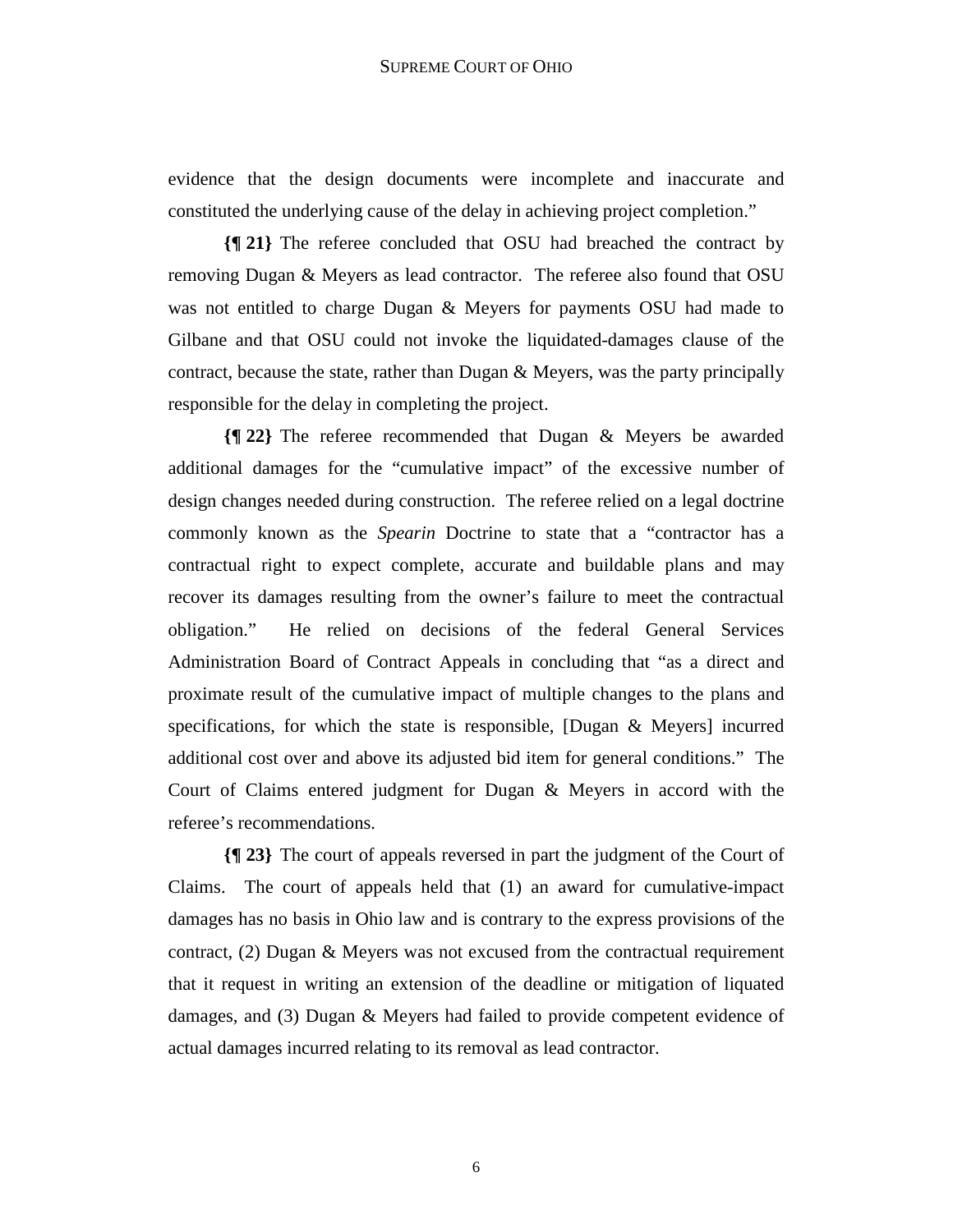**{¶ 24}** We accepted jurisdiction over Dugan & Meyers's discretionary appeal.

## Analysis

**{¶ 25}** Dugan & Meyers raises as its primary issue the question whether a construction-law doctrine known as the *Spearin* Doctrine is recognized in Ohio, and if so, the parameters of the doctrine. Dugan & Meyers suggests that an owner of a competitively bid construction project impliedly warrants that the plans issued are buildable, accurate, and complete and that a contractor may recover damages if the owner breaches that implied warranty, resulting in delay or increased cost to complete the contract.

**{¶ 26}** As support for this proposition, Dugan & Meyers cites *United States v. Spearin* (1918), 248 U.S. 132, 39 S.Ct. 59, 63 L.Ed. 166. In *Spearin,* the United State Supreme Court recognized that when a contractor is "bound to build according to plans and specifications prepared by the owner, the contractor will not be responsible for the consequences of defects in the plans and specifications." Id. at 136, 39 S.Ct. 59, 63 L.Ed. 166.

**{¶ 27}** *Spearin* involved the existence of a site condition that precluded completion of the construction project. Ohio courts have recognized that the "*Spearin* doctrine holds that, in cases involving government contracts, the government impliedly warrants the accuracy of its *affirmative indications regarding job site conditions*." (Emphasis added.) *Sherman R. Smoot Co. v. Ohio Dept. of Adm. Servs.* (10th Dist.2000), 136 Ohio App.3d 166, 176, 736 N.E.2d 69, citing *Cent. Ohio Joint Vocational School Dist. Bd. of Edn. v. Peterson Constr. Co.* (12th Dist.1998), 129 Ohio App.3d 58, 65, 716 N.E.2d 1210. In contrast, the case before us concerns the allocation of damages flowing from *delay* in completion of a construction project due to plan changes.

**{¶ 28}** Despite the interest in the *Spearin* Doctrine and the arguments of counsel for the various amici, we decline the opportunity to extend the *Spearin*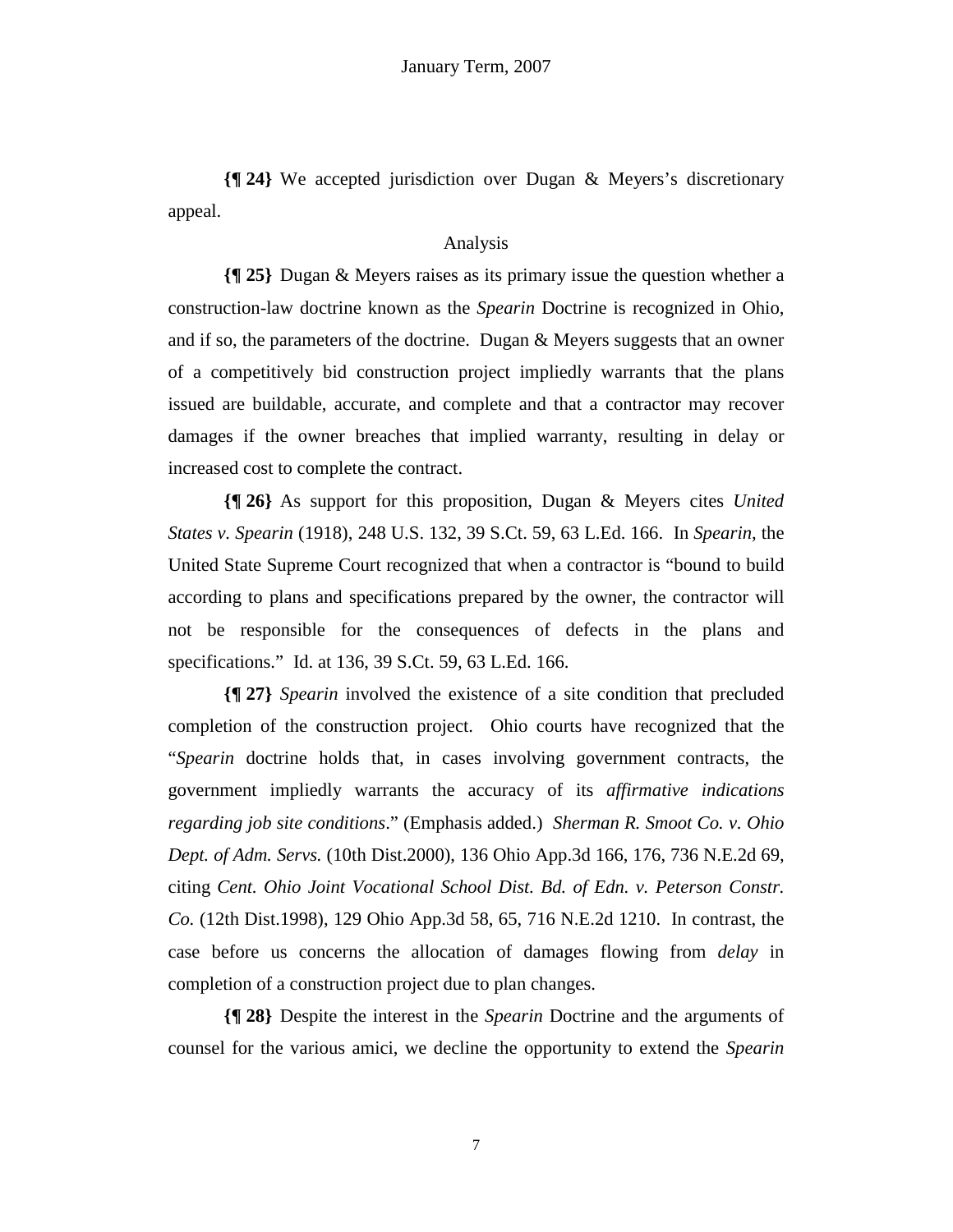Doctrine from job-site-conditions cases to cases involving delay due to plan changes.

**{¶ 29}** Moreover, the contract in this case included terms that addressed the contractor's remedy when changes were made to the plans. This court has long recognized that "where a contract is plain and unambiguous, it does not become ambiguous by reason of the fact that in its operation it will work a hardship upon one of the parties thereto and a corresponding advantage to the other, [and] that it is not the province of courts to relieve parties of improvident contracts." *Ohio Crane Co. v. Hicks* (1924), 110 Ohio St. 168, 172, 143 N.E. 388. In addition, "unless there is fraud or other unlawfulness involved, courts are powerless to save a competent person from the effects of his own voluntary agreement." *Ullmann v. May* (1947), 147 Ohio St. 468, 476, 34 O.O. 384, 72 N.E.2d 63.

**{¶ 30}** We have previously affirmed these principles in a case involving a competitively bid public construction contract. In *S & M Constructors, Inc. v. Columbus* (1982), 70 Ohio St.2d 69, 70, 24 O.O.3d 145, 434 N.E.2d 1349, the contractor agreed that it would make no claim against the city even if the conditions of the subsurface as reported to contractors before the bidding differed materially from actual subsurface conditions encountered during the project. We held that the "no claim" provision was unambiguous and was enforceable in the absence of a showing of fraud or bad faith on the part of the city. We observed that the *Spearin* Doctrine does not invalidate an express contractual provision: " 'Where one agrees to do, for a fixed sum, a thing possible to be performed, he will not be excused or become entitled to additional compensation, because unforeseen difficulties are encountered (Citations omitted).' " *S & M* at 75, 24 O.O.3d 145, 434 N.E.2d 1349, quoting *Spearin*, 248 U.S. at 136, 39 S.Ct. 59, 63 L.Ed. 166.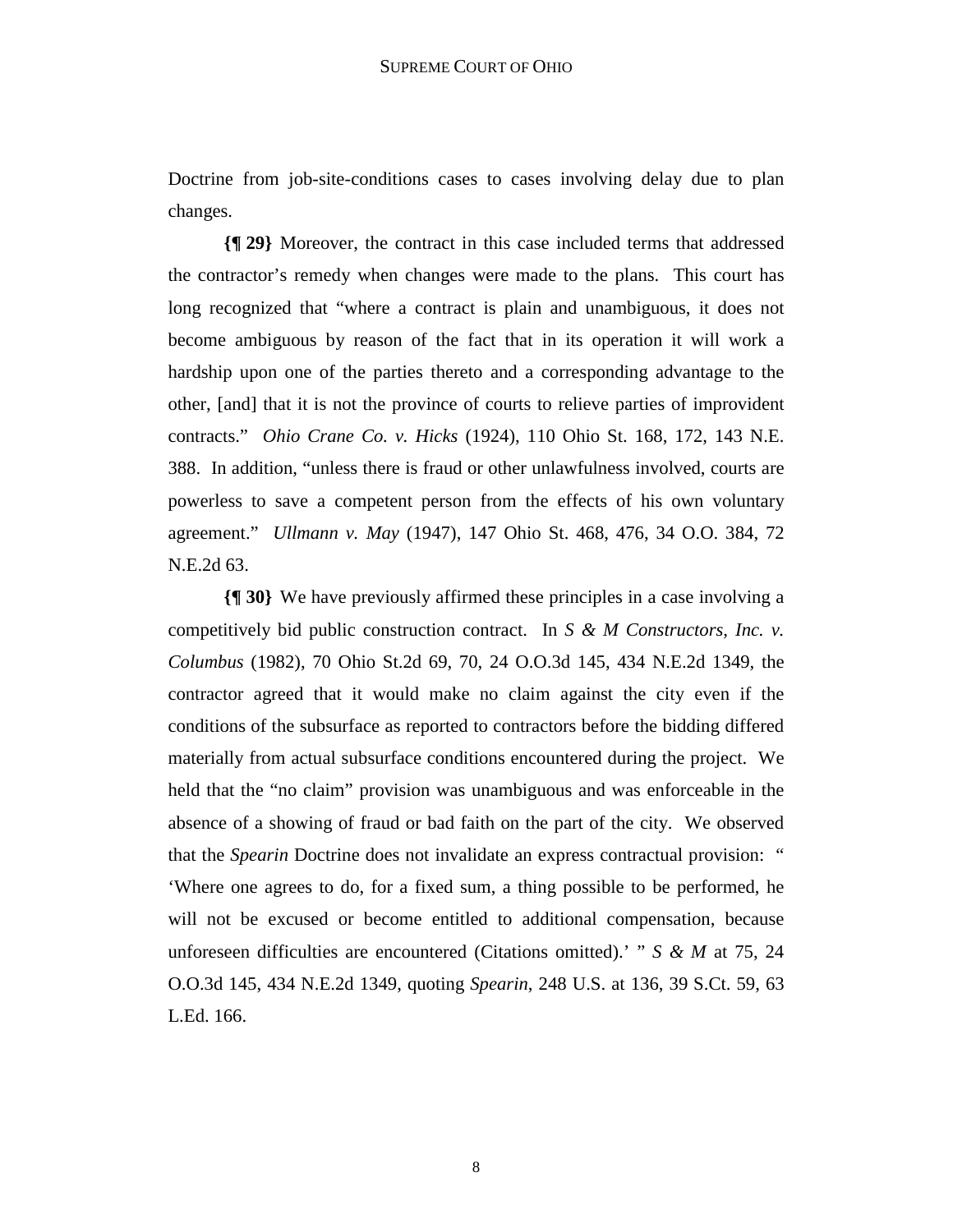**{¶ 31}** The contract in the case at bar contained several relevant provisions, which were valid under Ohio law when the contract was signed. The parties agreed, "Time is of the essence to the Contract Documents and all obligations thereunder," and the contract provided a specific procedure to be followed in the event of project delay. The contract also contained a no-damagesfor-delay clause, which provided that "extension of time granted pursuant to paragraph GC 6.2 shall be the sole remedy which may be provided by the Department" and that the Contractor shall not "be entitled to additional compensation or mitigation of Liquidated Damages for any delay listed in paragraph GC 6.2." The contract provided that the contractor's failure to request, in writing, an extension of time within ten days after the occurrence of a condition necessitating an extension of time "shall constitute a waiver  $***$  of any claim for extension or for mitigation of Liquidated Damages."

**{¶ 32}** In 1998, after the parties in this case had entered into the contract at issue, the General Assembly declared no-damages-for-delay clauses void and unenforceable as against public policy "when the cause of the delay is a proximate result of the owner's act or failure to act." R.C.  $4113.62(C)(1)$ . The General Assembly also declared void and unenforceable any other contractual provision that "waives any other remedy for a construction contract when the cause of the delay is a proximate result of the owner's act or failure to act." Id.

**{¶ 33}** However, Section 3 of the enacting legislation states: "Nothing in section 4113.62 of the Revised Code, as enacted by this act, applies to or shall be construed as applying to any contracts, agreements, or understandings entered into before the effective date of this act." 147 Ohio Laws, Part IV, 7186, 7189. R.C. 4113.62(C)(1) was enacted and became effective in 1998, subsequent to the date of the contract at issue in this case. In 1997, when the appellees executed the contract with Dugan & Meyers, no-damages-for-delay clauses and provisions waiving remedies for delays caused by the owner were valid in Ohio.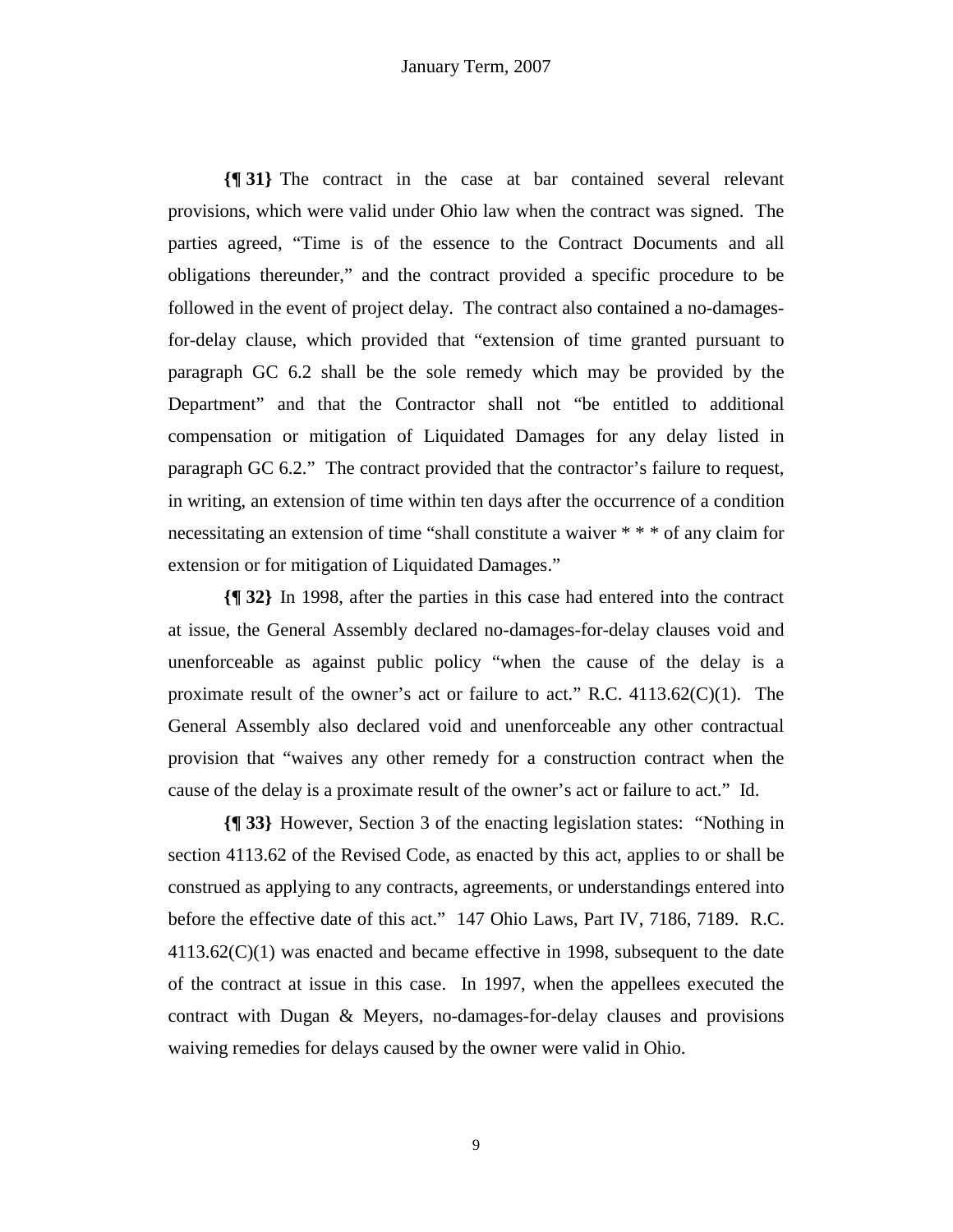**{¶ 34}** At the time the parties entered into the contract, Ohio followed the general rule followed by other jurisdictions concerning no-damages-for-delay clauses:

**{¶ 35}** "Provisions against the recovery of damages resulting from delay caused by public authorities are valid, and when applicable, preclude the contractor from recovering damages, although the courts are generally inclined to construe such provisions rather strictly. Thus, ordinarily, recovery for a delay in public construction work due to an act of the public authorities will be precluded by a clause against liability for delays, if the particular delay is one falling within the terms of such a clause." (Footnotes omitted.) 64 American Jurisprudence 2d (1965, Supp.2006), Public Works and Contracts, Section 170. This general rule can also be found in an annotation: "[A]*bsent an express agreement to the contrary*, a contractor is not liable for delay in the completion of a work attributable to his contractee's plans and specifications." (Emphasis added.) Annotation (1966), 6 A.L.R.3d 1394, Section 3b.

**{¶ 36}** Consistent with this general rule, we recognized in *Carrabine Constr. Co. v. Chrysler Realty Corp.* (1986), 25 Ohio St.3d 222, 25 OBR 283, 495 N.E.2d 952, that " 'no damages for delay' clauses which exculpate a contractee from liability for damages suffered by a contractor by reason of being delayed in the performance of its work have generally been accepted as valid under Ohio law subject to certain exceptions." (Citation omitted.) Id. at 228, 25 OBR 283, 495 N.E.2d 952. This court rejected the contractor's argument in *Carrabine* that the cause of the delay (obtaining necessary zoning approvals) was not contemplated by the parties at the time the contract was executed.

**{¶ 37}** In the case at bar, even if the plans required more changes than originally contemplated, the contract established a detailed procedure to be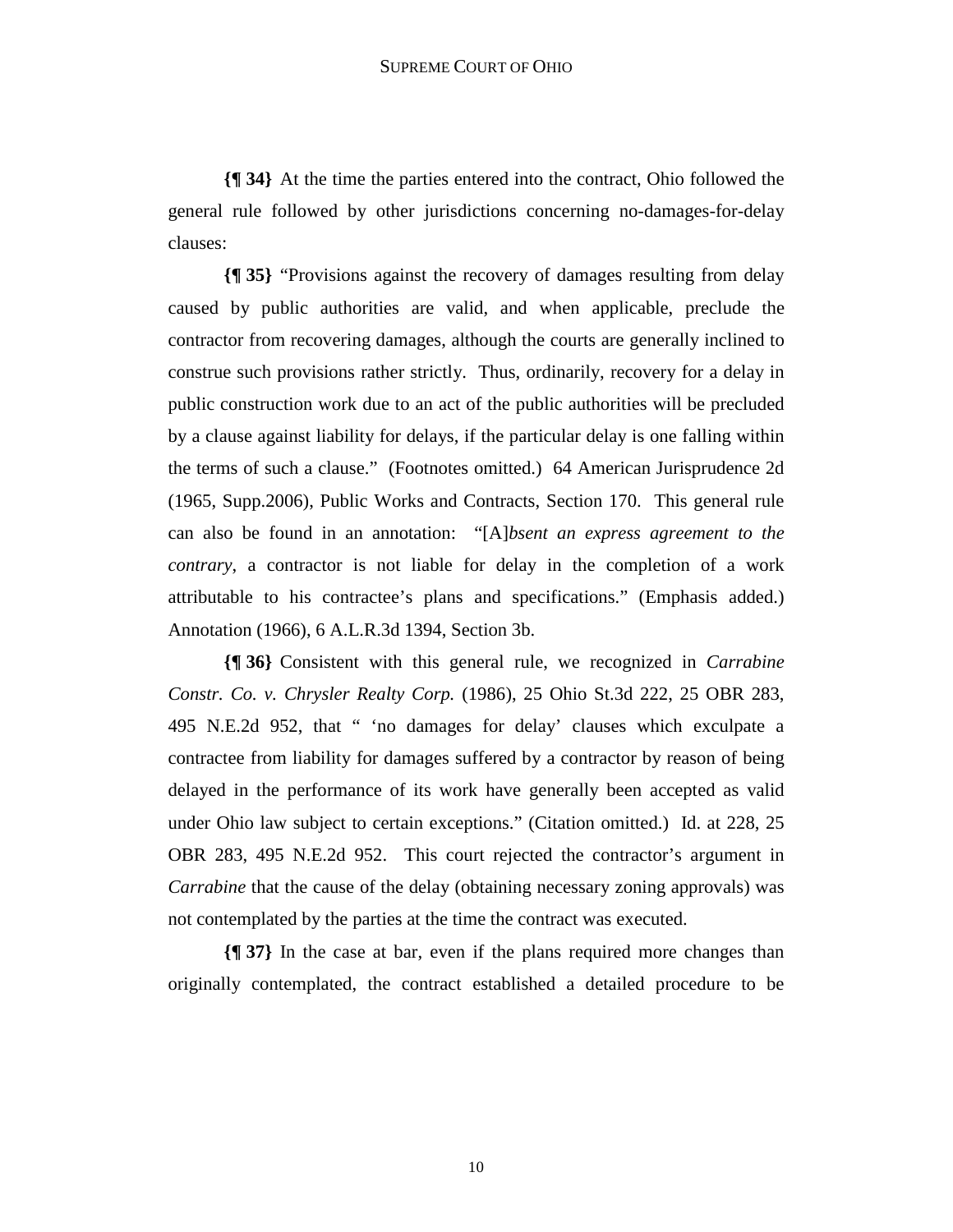followed for all changes.<sup>4</sup> In order to hold in favor of Dugan & Meyers, we would need, first, to find that the state had implicitly warranted that its plans were buildable, accurate, and complete, and, second, to hold that the implied warranty prevails over express contractual provisions. To do so would contravene established precedent, which we will not do.

**{¶ 38}** Our decision is in accord with numerous decisions throughout the country. In *Ericksen v. Edmonds School Dist*. *No. 15, Snohomish Cty.* (1942), 13 Wash.2d 398, 125 P.2d 275, the court upheld a no-damages-for-delay clause and held a contractor responsible for liquidated damages for delay despite the existence of multiple errors and omissions in plans that had been supplied by the owner. The Supreme Court of Washington cited nearly 20 cases from multiple jurisdictions for the proposition that when a "contract expressly precludes the recovery of damages by the contractor for delay caused by the default of the owner, that provision will be given full effect." Id. at 409, 125 P.2d 275. The court observed that the clause was accompanied by an additional contractual stipulation that if "such hindrances or delays are occasioned by any act or omission on the part of the owner himself, additional time for the completion of the work will be allowed, provided always that the contractor shall have given notice in writing." Id. at 410, 125 P.2d 275. The court noted that the contractor had not given any written notice and that "wholly aside from [the contractor's] failure in that respect, *he was in any event precluded by the express terms of his contract from maintaining an action for damages resulting from hindrances and delays.*" (Emphasis added.) Id.

**{¶ 39}** An Illinois court considered a contractor's complaint seeking to recover for excessive labor costs, labor add-ons, increased overhead, interest on

<sup>4.</sup> Included in the plan documents is a document titled "Change Order Procedure and Pricing Guidelines." Seven pages of that document are dedicated to change-order procedures for various situations.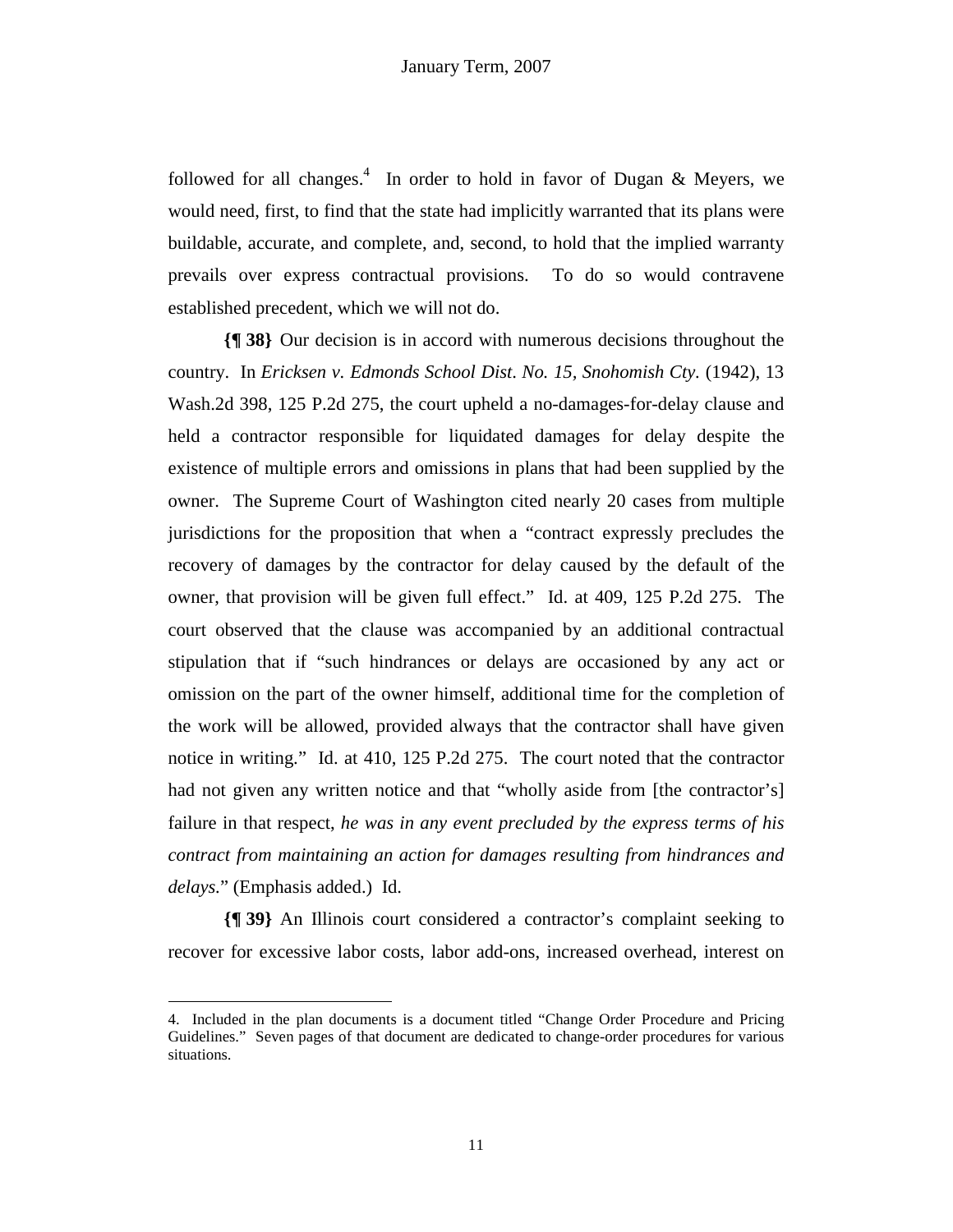money borrowed, and other costs—costs similar to the "cumulative impact" damages sought herein by Dugan & Meyers. The court recognized that the contractor's claim was for damages it had sustained due to delay and held that the claim was precluded by a no-damages-for-delay clause in the contract. *Bates & Rogers Constr. Corp. v. N. Shore Sanitary Dist.* (1981), 92 Ill.App.3d 90, 47 Ill.Dec. 158, 414 N.E.2d 1274. Similarly, a federal court applying Ohio law found that Ohio courts have rejected cumulative-impact arguments and have held that when a contract has an express provision governing a dispute, that provision will be applied; the court will not rewrite the contract to achieve a more equitable result. *Ebenisterie Beaubois Ltee v. Marous Bros. Constr., Inc.* (Oct. 17, 2002), N.D. Ohio E.D. No. 02CV985, 2002 WL 32818011.

**{¶ 40}** Finally, we address several remaining arguments asserted by Dugan & Meyers. First, Dugan & Meyers argues that the court of appeals erred in its review of the manifest weight of the evidence by substituting its own findings of facts for those made by the Court of Claims. Specifically, Dugan & Meyers points to the referee's finding that "the principle cause of the delay in completion of [the project] was the existence of an excessive number of errors, omissions and conflicts in the design documents." However, as discussed above, the express language of the no-damage-for-delay clause renders irrelevant the cause of the delay. Moreover, the court of appeals correctly observed that "the record fails to demonstrate that [the problems with the plans] rendered the ownerfurnished plans unbuildable or otherwise wholly inadequate to accomplish the purpose of the contract." 162 Ohio App.3d 491, 2005-Ohio-3810, 834 N.E.2d 1, ¶ 31. On the contrary, the Fisher College buildings were completed upon substitution of a new lead contractor.

**{¶ 41}** Next, we reject Dugan & Meyers's argument that it was excused from complying with the specific change-order procedure for requesting extensions because the state had actual notice of the need for changes to the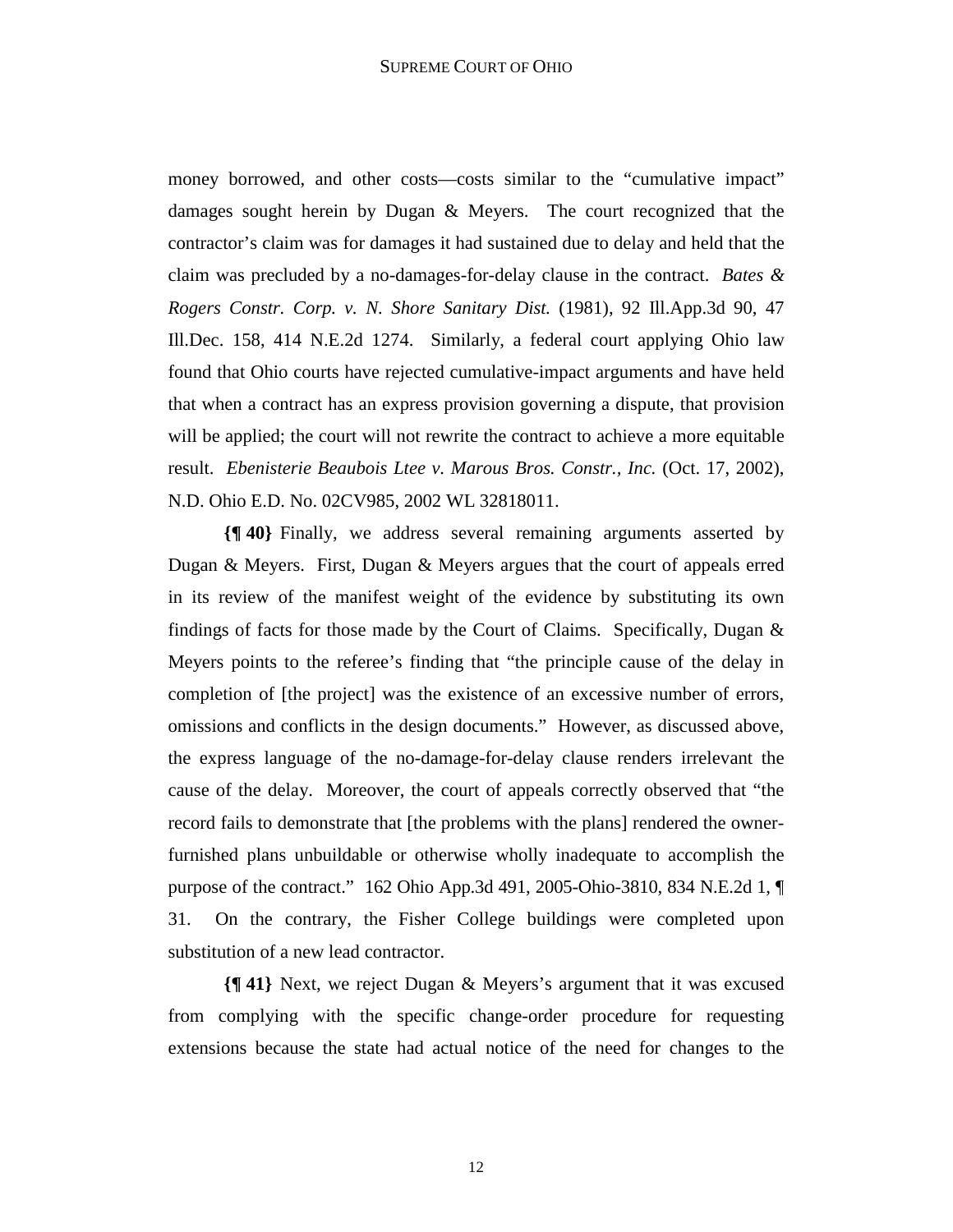deadline, and therefore any failure to comply with procedure was harmless error. The record lacks evidence of either an affirmative or implied waiver by the department or OSU of the change-order procedures contained in the contract. Dugan & Meyers has not convinced us that its failure to request extensions was harmless to OSU. To the contrary, Dugan & Meyers agreed that the contract language stated that failure to provide written notice "shall constitute a waiver by the Contractor of any claim for extension or for mitigation of Liquidated Damages." The court of appeals correctly concluded that Dugan & Meyers "has not demonstrated that it was entitled to disregard its obligations under that part of the contract and to claim \* \* \* that OSU unreasonably withheld liquidated damages for delay in completing the project." 162 Ohio App.3d 491, 2005-Ohio-3810, 834 N.E.2d 1, ¶ 40.

**{¶ 42}** We also reject Dugan & Meyers's contention that OSU cannot enforce provisions of the contract requiring that Dugan & Meyers request extensions, because the department allegedly illegally assigned oversight of the contract to OSU contrary to its statutory responsibility under R.C. 123.01(A)(2). Dugan & Meyers does not cite authority for its assertion that contractual provisions are rendered void and unenforceable by illegal assignment.

**{¶ 43}** We therefore affirm the judgment of the court of appeals.

Judgment affirmed.

MOORE, LUNDBERG STRATTON, O'DONNELL and LANZINGER, JJ., concur.

O'CONNOR, J., concurs in judgment only.

PFEIFER, J., dissents.

 CARLA D. MOORE, J., of the Ninth Appellate District, was assigned to sit for RESNICK, J., whose term ended on January 1, 2007.

 CUPP, J., whose term began on January 2, 2007, did not participate in the consideration or decision of this case.

\_\_\_\_\_\_\_\_\_\_\_\_\_\_\_\_\_\_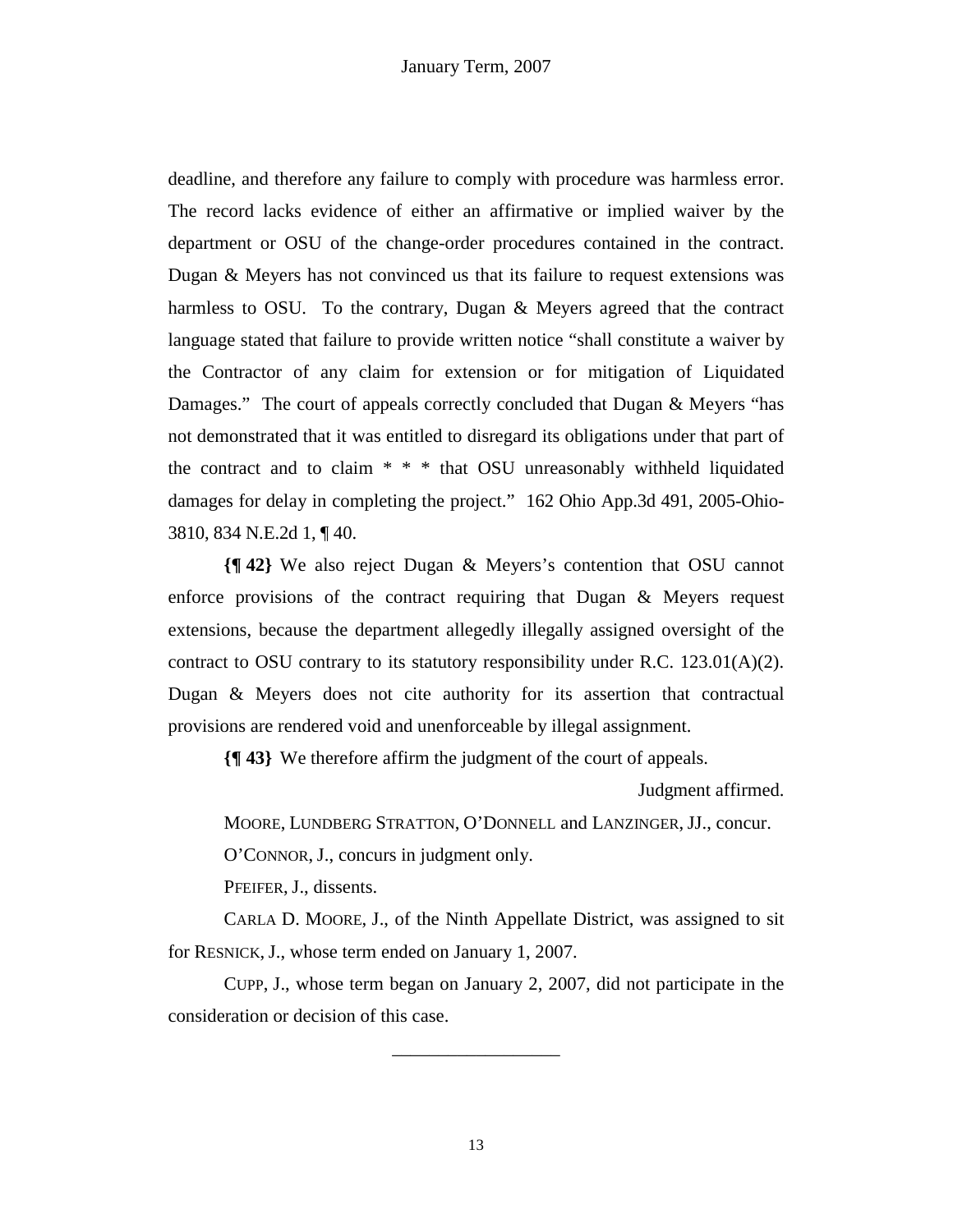# **PFEIFER, J., dissenting.**

**{¶ 44}** I dissent. This case calls for an application, not an extension, of *United States v. Spearin* (1918), 248 U.S. 132, 39 S.Ct. 59, 63 L.Ed. 166. As in all *Spearin* Doctrine cases, the fault in this case lies with the owner's plans. It requires no leap to find that the state implicitly warranted that its plans were buildable and that that warranty prevailed over general contract provisions. An owner's plans and specifications must be reliable for the contractual process to work. The majority seems to suggest that an owner need not be concerned with preparing accurate plans, since any deficiencies must be corrected by the contractor. As it turns out, the state could have saved a lot of money on blueprints and just submitted some sketches on the backs of a few cocktail napkins.

**{¶ 45}** In *Spearin*, the contract at issue required the contractor to relocate a section of sewer piping as part of the construction of a dry dock at the Brooklyn Navy Yard. The contract included specific provisions regarding the dimensions, material, and location for the new section of the sewer pipe. Id. at 133-134, 39 S.Ct. 59, 63 L.Ed. 166. The contract also required Spearin, the contractor, to examine the site and check the plans and specifications. Id. at 137, 39 S.Ct. 59, 63 L.Ed. 166. Neither the government nor Spearin was aware that the design of the existing sewer system caused a large amount of water to be diverted into the pipe that was to be replaced during periods of heavy water flow. Id. at 134, 39 S.Ct. 59, 63 L.Ed. 166. The government knew that the sewers in the area of the dry dock had occasionally overflowed in the years prior to the start of construction, but it never told Spearin. Id. Spearin complied with the contract requirements for the relocation of the sewer pipe, including the location, dimensions, and materials required by the government. Id.

**{¶ 46}** The relocated sewer line proved inadequate and burst in several places after a heavy rainfall, flooding the excavation for the dry dock. Id. Spearin refused to continue working on the project until the government rectified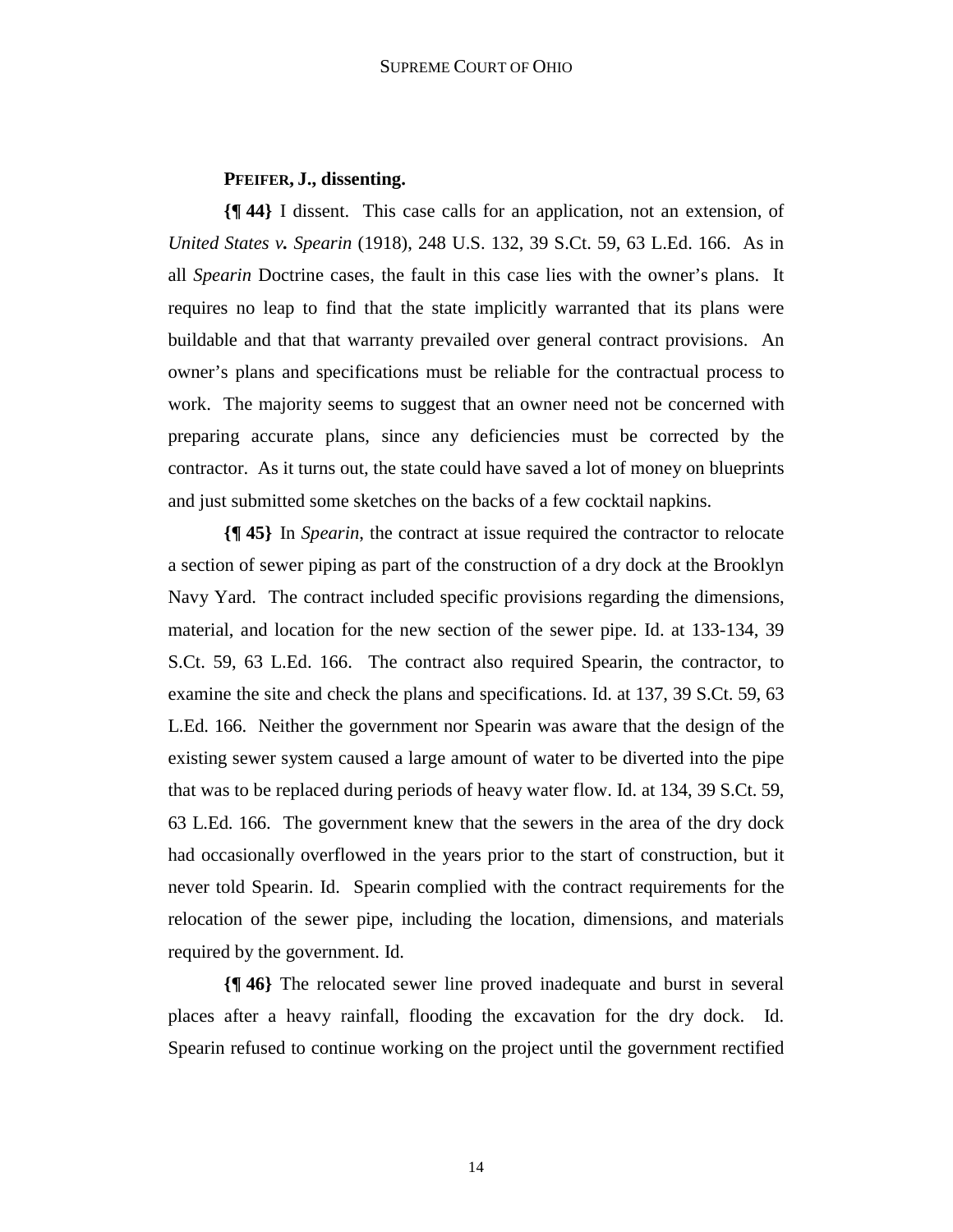the sewer-line situation. Id. at 135, 39 S.Ct. 59, 63 L.Ed. 166. The government argued that the responsibility of remedying existing conditions rested with the contractor. Id. Because Spearin refused to restore the sewer and continue work, the government annulled the contract. Id.

**{¶ 47}** *Spearin* sets forth the general rule of law that the contractor usually assumes the risk of work-site conditions: "Where one agrees to do, for a fixed sum, a thing possible to be performed, he will not be excused or become entitled to additional compensation, because unforeseen difficulties are encountered. \* \* \* Thus one who undertakes to erect a structure upon a particular site, assumes ordinarily the risk of subsidence of the soil." *Spearin*, 248 U.S. at 136, 39 S.Ct. 59, 63 L.Ed. 166.

**{¶ 48}** But when the contractor's difficulties are a result of faulty specifications by the government, the burden changes: "But if the contractor is bound to build according to plans and specifications prepared by the owner, the contractor will not be responsible for the consequences of defects in the plans and specifications." *Spearin*, 248 U.S. at 136, 39 S.Ct. 59, 63 L.Ed. 166. "[T]he insertion of the articles prescribing the character, dimensions and location of the sewer imported a warranty that if the specifications were complied with, the sewer would be adequate. This implied warranty is not overcome by the general clauses requiring the contractor to examine the site, to check up the plans, and to assume responsibility for the work until completion and acceptance. \* \* \* The duty to check plans did not impose the obligation to pass upon their adequacy to accomplish the purpose in view." (Footnotes omitted.) Id.

**{¶ 49}** Under *Spearin*, construction changes caused by unexpected site conditions remain the responsibility of the contractor. But when the government's plans themselves are the cause of turmoil, things change: "Justice Brandeis recognized [in *Spearin*] that a contractor might well agree to assume risks relevant to design. By stating in his opinion that one who undertakes to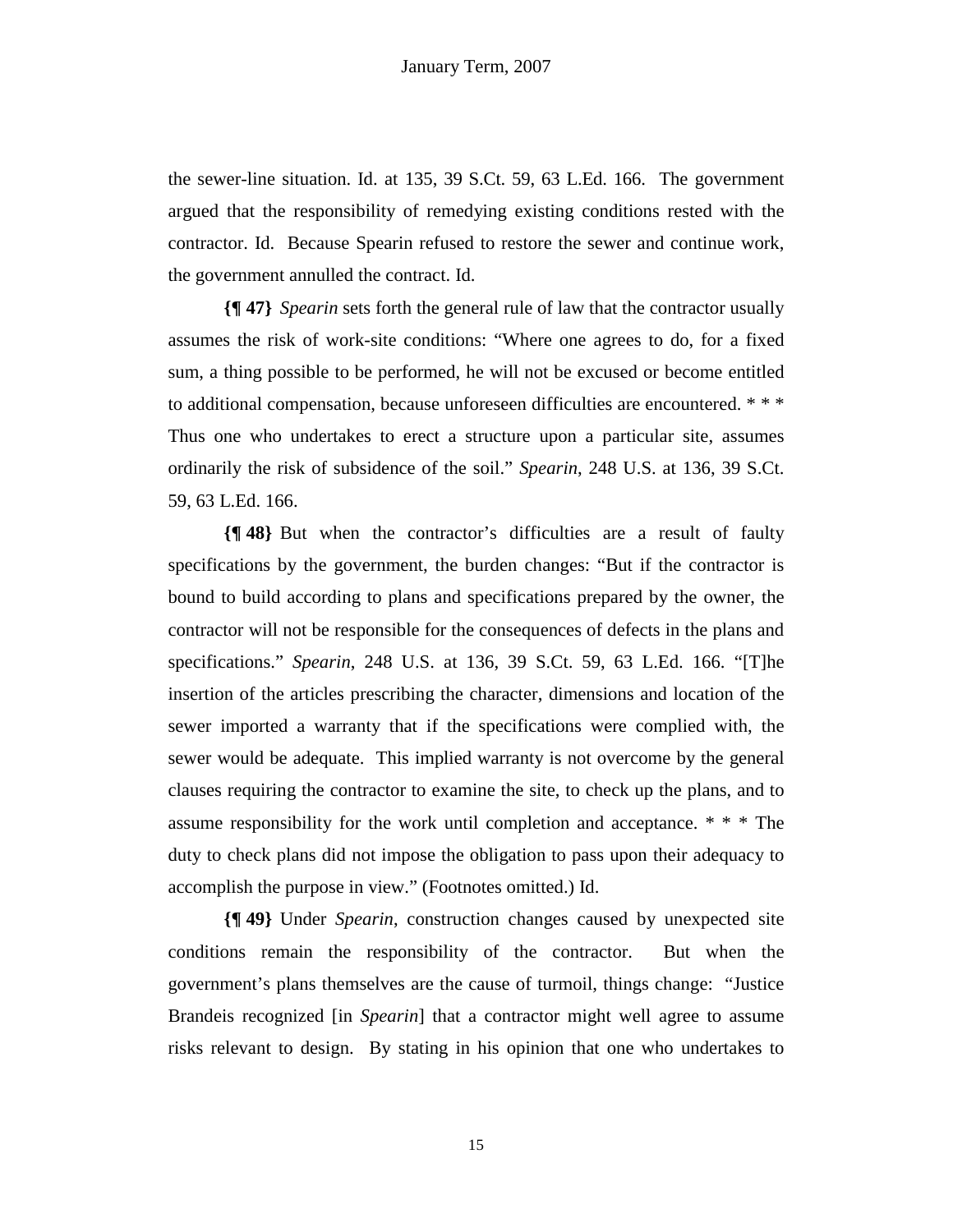erect a structure upon a particular site 'assumes ordinarily the risk of subsidence of the soil,' \* \* \* Justice Brandeis recorded the obvious assumption that the contractor's responsibility for contract completion begins where the owner's detailed design ends. In essence, the Court recognized that the contractor's right to recovery for the owner's breach of its implied warranty of the adequacy of design was conditioned upon the contractor's reasonable reliance upon the owner's defective design in preparing its bid and in doing the work." 3 Bruner & O'Connor on Construction Law (2002), Section 9:78.

**{¶ 50}** The majority claims that in *S & M Constr., Inc. v. Columbus*  (1982), 70 Ohio St.2d 69, 70, 24 O.O.3d 145, 434 N.E.2d 1349, this court "observed that the *Spearin* Doctrine does not invalidate an express contractual provision." Majority opinion at ¶ 30. No. In *S & M*, this court held that the case was distinguishable from *Spearin* and other cases "in which errors appeared in portions of the *contract* — particularly, in the plans, specifications, or blueprints." (Emphasis sic.) *S & M* at 72, 24 O.O.3d 145, 434 N.E.2d 1349. And the court found that the construction delays were not a product of the owner's plans.

**{¶ 51}** *S & M* was a classic case of " 'Where one agrees to do, for a fixed sum, a thing possible to be performed, he will not be excused or become entitled to additional compensation, because unforeseen difficulties are encountered.' " *S & M* at 70, 24 O.O.3d 145, 434 N.E.2d 1349, quoting *Spearin*, 248 U.S. 132, 136, 39 S.Ct. 59, 63 L.Ed. 166.

**{¶ 52}** In *S & M*, construction complications arose out of conditions that were outside the contract.  $S \& M$  successfully bid on a sewer-construction project for the city of Columbus. The city made subsurface reports available to all bidders upon request. The reports analyzed subsurface borings done on either side of the centerline of the project. *S & M*, 70 Ohio St.2d at 69, 24 O.O.3d 145, 434 N.E.2d 1349. But the city limited the prospective contractors' reliance on those reports. A provision of the contract at issue stated: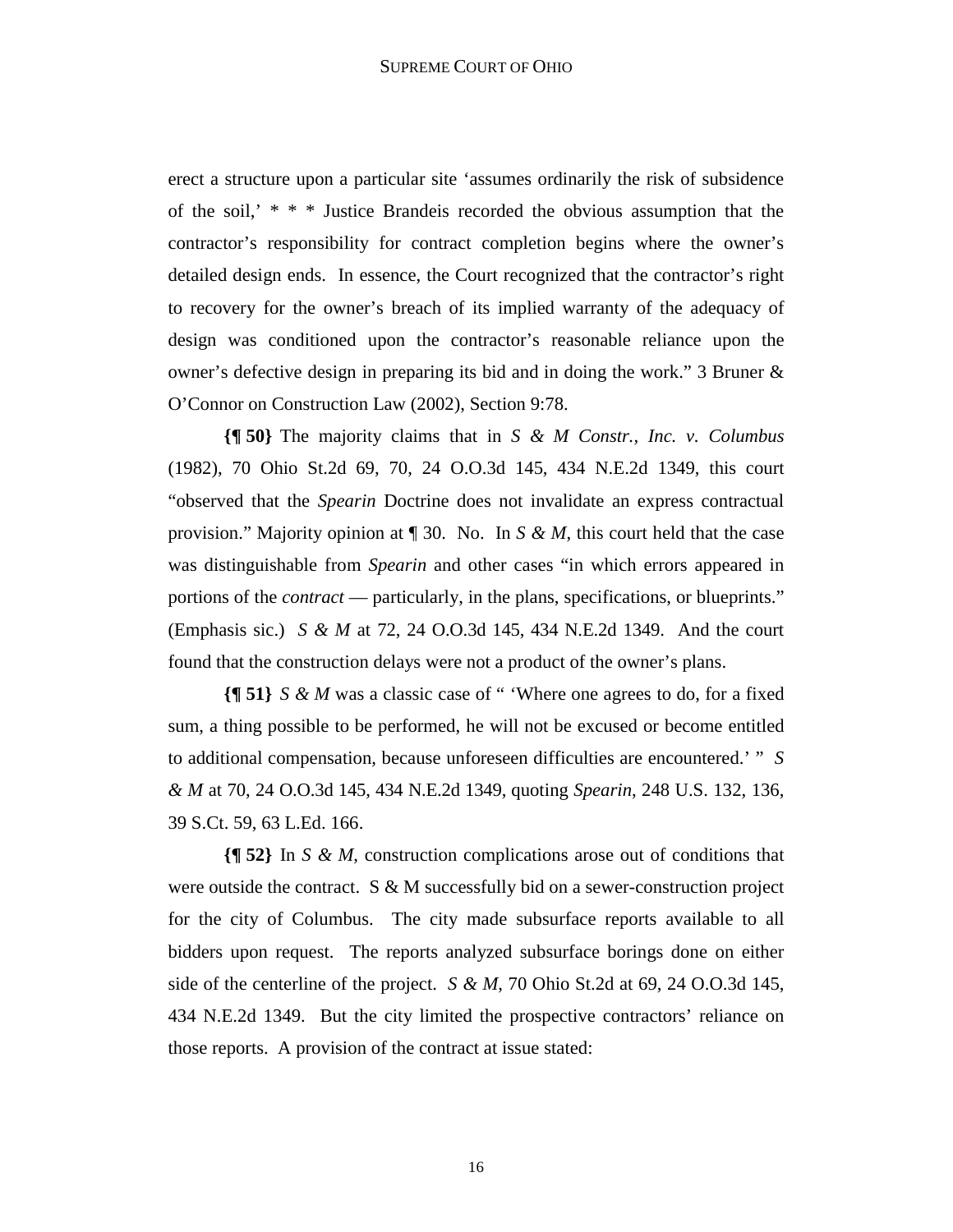**{¶ 53}** "Said borings, test excavations, and other subsurface investigations, if any, are incomplete, are not a part of the contract documents, and are not warranted to show the actual subsurface conditions. The Contractor agrees that he will make no claim against the City or the Engineer if, in carrying out the work, he finds that the actual subsurface conditions encountered do not conform to those indicated by said borings, test excavations, and other subsurface investigations." Id. at 70, 24 O.O.3d 145, 434 N.E.2d 1349.

**{¶ 54}** During construction, S & M encountered subsurface conditions inflows of water and concretions — that caused construction delays and additional costs. Id. at 69, 24 O.O.3d 145, 434 N.E.2d 1349. The trial court concluded that S & M had no right to rely on the subsurface reports as complete, as part of the contract documents, or as a warranty by the city of actual subsurface conditions.

**{¶ 55}** In *S & M*, the subsurface-conditions report was specifically excluded from the contract. The contractor could therefore not claim that the delays and additional expense were a product of the city's plans.

**{¶ 56}** In *Carrabine Constr. Co. v. Chrysler Realty Corp*. (1986), 25 Ohio St.3d 222, 25 OBR 283, 495 N.E.2d 952, the other Ohio case cited by the majority, the delay was caused by a need to have the construction site rezoned, which by contract was the responsibility of the contractor.

**{¶ 57}** Here, the principal cause of the delay, as determined by the finder of fact, was "an excessive number of errors, omissions and conflicts in the design documents furnished to bidders by the state and incorporated into [Dugan & Meyers's] contracts." There were no shifting sands, no acts of God, no surprising aquifers. As in *Spearin*, the designs themselves were the root of the problem. Here, the contract contained procedures for dealing with design problems, but like the overburdened sewer pipe in *Spearin*, the procedure buckled under the torrent of required design changes.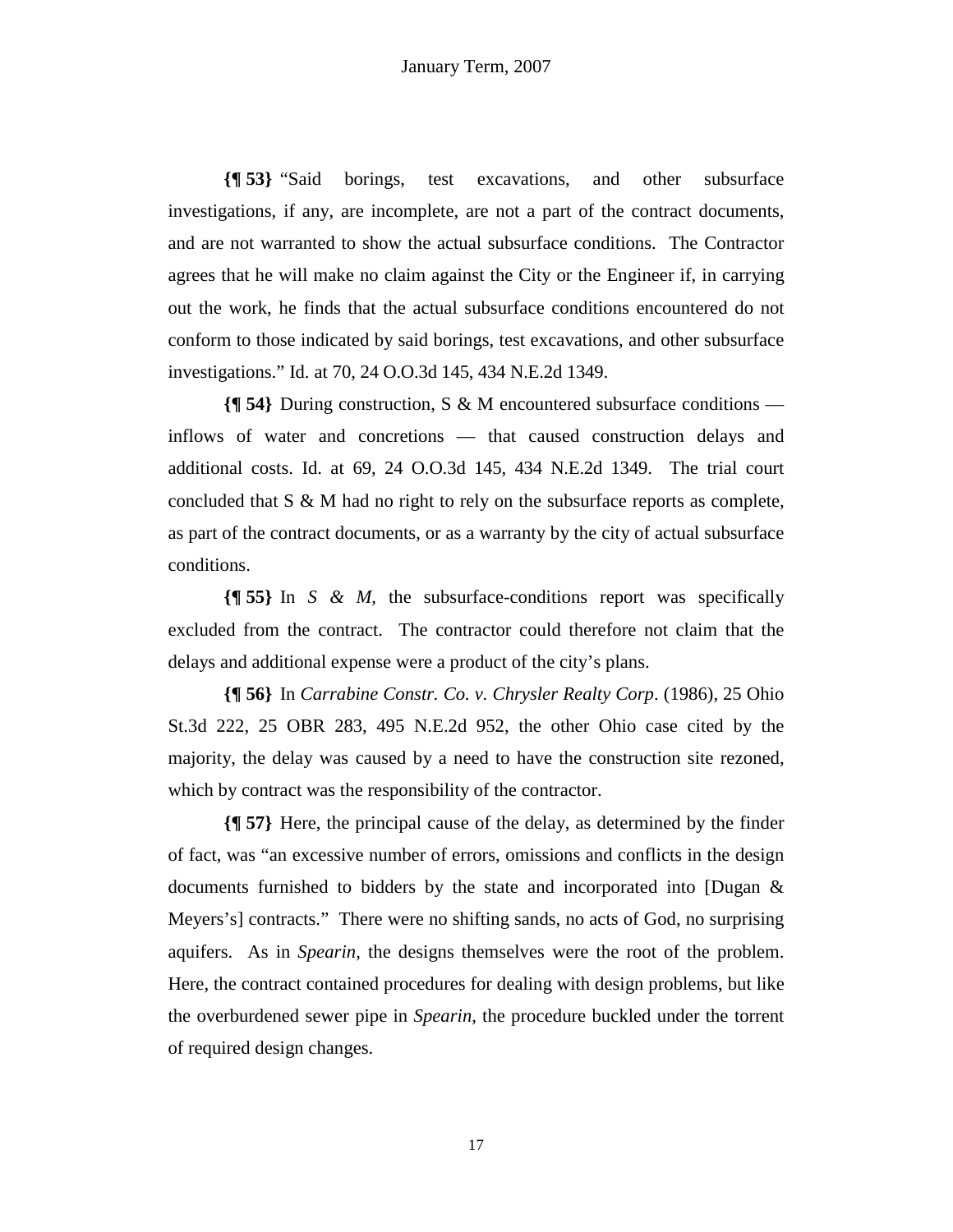**{¶ 58}** Certainly, dealing with minor design changes was anticipated in the contract. Dealing with unbuildable plans was not. *Spearin* does not apply to instances in which job interruptions are minor. The trier of fact in this case found that the design mistakes were not minor and that they were the cause of the delay. That is the essential question of *Spearin —* did the owner's plans cause the problem? Clearly in this case they did, and the trial court correctly applied *Spearin*.

 Thompson Hine, L.L.P., Peter D. Welin, Daniel F. Edwards, and Michael W. Currie, for appellant.

\_\_\_\_\_\_\_\_\_\_\_\_\_\_\_\_\_\_

 Marc Dann, Attorney General, Douglas R. Cole, State Solicitor, and William C. Becker, Assistant Attorney General; and Vorys, Sater, Seymour & Pease, L.L.P., David S. Cupps, Joseph A. Brunetto, and William G. Porter II, for appellees.

Schottenstein, Zox & Dunn and Roger L. Sabo, urging reversal for amici curiae Associated General Contractors of Ohio and Ohio Contractors Association, Mechanical Contractors Association, and Cincinnati Sheet Metal Contractors Association.

 Taft, Stettinius & Hollister, L.L.P., Fred A. Ungerman Jr., and Jill A. May, urging reversal for amici curiae Associated Builders and Contractors, Inc., and its Central Ohio, Ohio Valley, and Northern Ohio Chapters.

 O'Rourke & Associates Co., L.P.A., Michael J. Warrell, and R. Russell O'Rourke, urging reversal for amicus curiae American Subcontractors Association.

 Baker & Hostetler, L.L.P., Elliot S. Azoff, and Kelly M. King, urging reversal for amici curiae Construction Employers Association et al.

 McFadden, Winner & Savage and James S. Savage, urging reversal for amicus curiae National Electrical Contractors' Association, Ohio Conference.